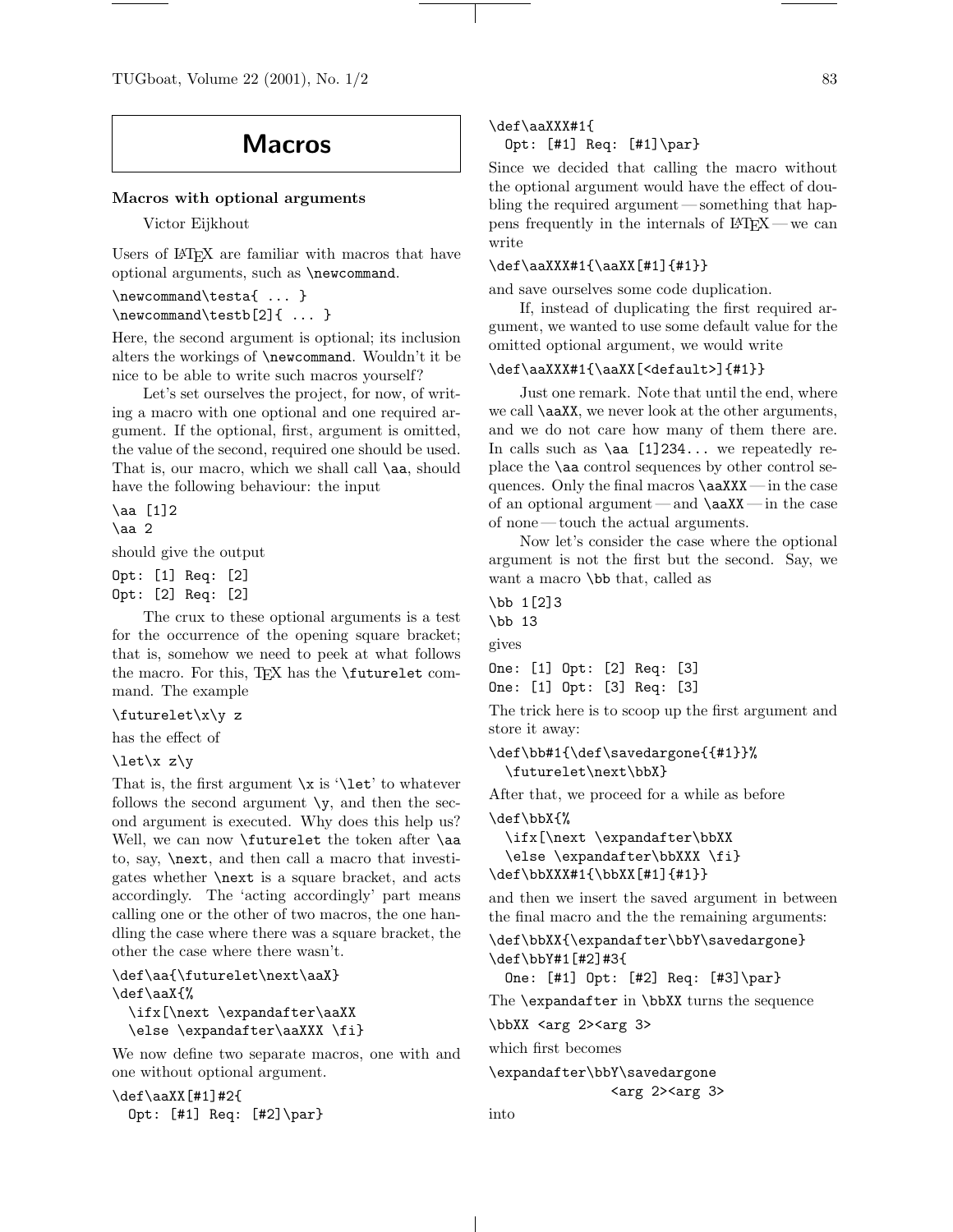## \bb <arg1><arg 2><arg 3>

Well, there you have it. All the ingredients for writing macros with optional arguments.

So why isn't this article over? Well, after writing macros like this becomes a second nature to you, you might start wondering if there isn't a way to automate this rather repetitive process. And of course there is. But it is a bit of work. In fact, this may well be the most mind-bending macro I have ever written.

A small device to save us some typing:

#### \let\expa\expandafter

\let\noex\noexpand

We now set ourselves the goal of writing a macro \defoptargcomm— 'define an optional argument command'— that allows us to write

\defoptargcomm\def\aa[#1]#2{% Opt: [#1] Req: [#2]\par}

so that again, as above,

\aa [1]2

\aa 2

gives the right result.

I will give the macro in increments. First of all, the name of the macro to be defined is changed from a control sequence into a string of characters, so that we can base other macro names on it:

# \def\defoptargcomm#1#2{%

\edef\bnon{\stringcsnoescape#2}%

The auxiliary macro \stringcsnoescape is given below, as will be all further auxiliaries.

Next we define the macro that peeks at a possible square bracket. To get the effect of

#### \def\aa{\futurelet\next\aaX}

we write (where  $\nabla xarg$  and  $\nabla xarg$  are auxiliaries; see below)

```
\edef\anon{\nxarg#1{\bnon}{%
  \futurelet\noex\next
  \maxname{\binom{X}}{\}
```
This is a good trick: since we will have to form some new control sequences, we build the define statement inside the \edef of an otherwise unimportant macro. Calling this macro will then execute the definition. (The auxiliary \nxname serves to build a control sequence and further prevent it from being expanded. See the end of this article.)

We use this trick again, this time to define the macro that will decide, based on the presence or not of a square bracket, which further macro to call. For \def\aaX{%

\ifx[\next \expa\aaXX \else \expa\aaXXX}\fi} we write

```
\edef\anon{\nxarg#1{\bnon X}{%
  \noex\ifx[\noex\next
    \noex\expa
      \nxname{\bnon XX}%
  \noex\else
    \noex\expa
      \nxname{\bnon XXX}%
  \noex\fi}}\anon
```
Here is the macro that duplicates the first argument if there is no optional argument. For the equivalent of

\def\aaXXX#1{\aaXX[#1]{#1}}

we write

```
\edef\anon{%
 \nxarg#1{\bnon XXX}####1{%
  \nxname{\bnon XX}[####1]{####1}}%
          }\anon
```
And now we would have to do the actual definition of the macro with optional argument, as we did in the first part of the article. However, we can skip this, as the definition was already in the input stream, so we conclude the definition of \defoptargcomm with the \def control sequence (argument #1) and the name with two Xs attached. For

\def\aaXX ...

```
% .. after this come the parameters
```
% .. and definition

we conclude with

```
\arg#1{\bnon XX}}
```
Phew.

What? You want more?

Well, the assumption that an omitted optional argument should take on the value of the first present argument is a bit limiting. You may want it to take on some default value. For instance, the syntax

\defoptargcomm[4]\def\bb[#1]#2{% Opt: [#1] Req: [#2]\par}

would mean that the value taken in absence of an optional argument is '4'. The input

\bb [1]2

 $\bb{b}$  2

then gives

Opt: [1] Req: [2] Opt: [2] Req: [2]

That is not very hard to do: we need yet another application of \futurelet.

\def\defoptargcomm{%

\futurelet\next\defoptargcommX}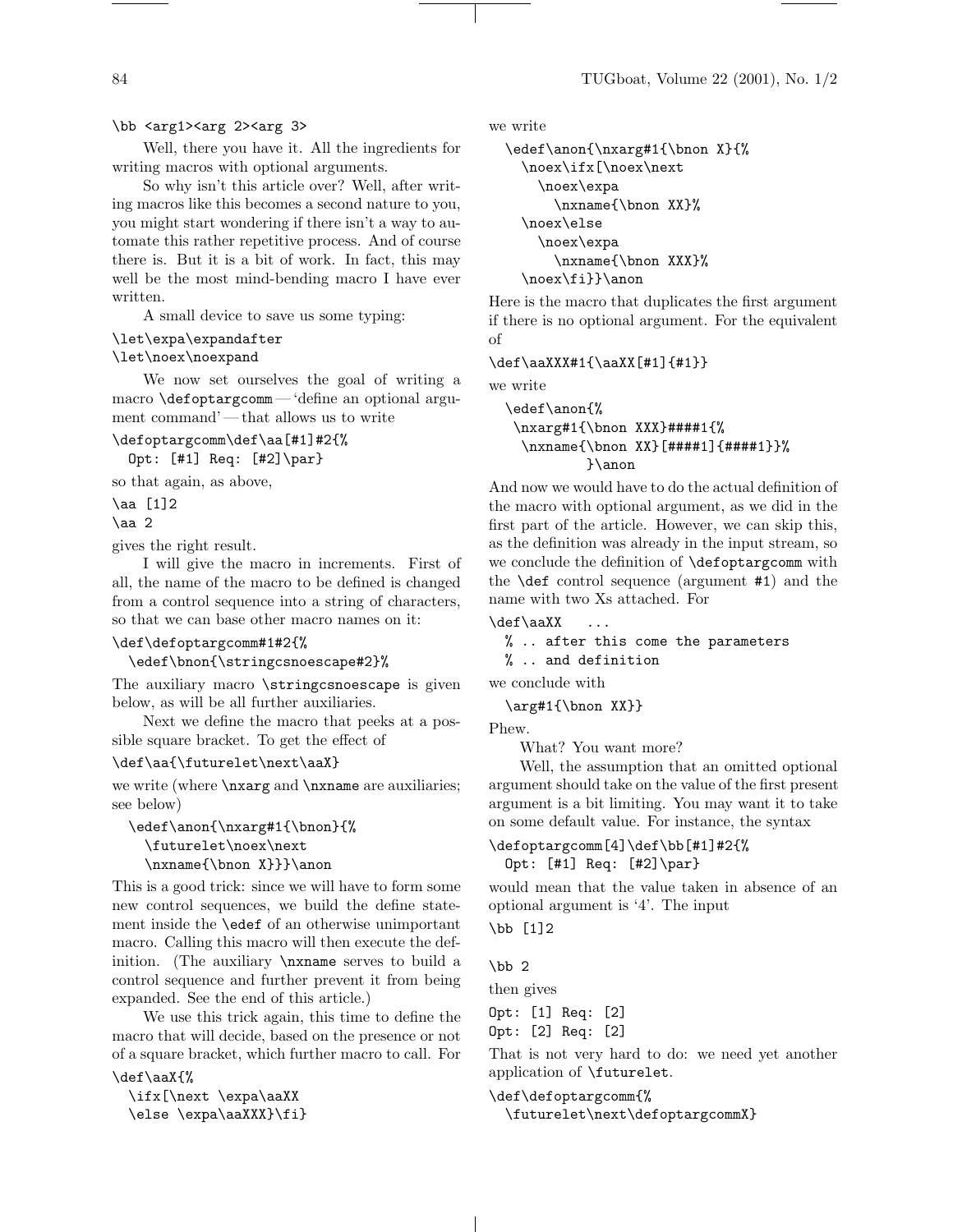TUGboat, Volume 22 (2001), No.  $1/2$  85

```
\def\defoptargcommX{%
 \ifx[\next
    \expandafter\defoptargcommXX
 \else \def\optarg{[########1]}%
    \expandafter\defoptargcommXXX
 \fi}
\def\defoptargcommXX[#1]{%
\def\optarg{[#1]}\defoptargcommXXX}
```
We are thus saving the value of the optional argument in a control sequence \optarg. Note the sequence of eight hash characters, which I will not further  $\exp$ lain<sup>1</sup>.

Now the macro \defoptargcommXXX has to use the value of \optarg. For this we change only a small part. For the equivalent of

```
\def\bbXXX#1{%
```

```
\bbXX[optarg]{#1}}
\edef\anon{%
 \nxarg#1{\bnon XXX}####1{%
   \nxname{\bnon XX}\optarg{####1}}%
          }\anon
```
Tada!

Now, if you've followed this exposition carefully, you'll have noticed that this ultra-powerful macro can still not do something that we could do by hand: let any argument be optional, not just the first. Let us say that we want to write

```
\PACdefoptargncomm3%
```

```
\def\cc#1#2[#3]#4{First: [#1,#2]
    Opt: [#3] Req: [#4]\par}
\cc 12[3]4
\cc 124
```
and get

```
First: [1,2] Opt: [3] Req: [4]
First: [1,2] Opt: [4] Req: [4]
```
Deep breath. Here comes the final version of our macro for defining macros with optional arguments.

I will explain this one bottom-up, instead of top-down. Our first problem is that we need to get the first couple of fixed arguments out of the way before we can look at the optional argument. Suppose we have a macro \firstarg that expands to the arguments before the optional one, in this case

#1#2, and a macro \savedarg with the same, but in braces: {#1}{#2}, then to get the equivalent of

\def\cc#1#2{\def\ccsaved{{#1}{#2}}% \futurelet\next\ccX}

we write — and compare this with the above —

\edef\anon{\nxarg#1{\bnon}\firstarg {\def\nxname{\bnon saved}% {\savedarg}% \futurelet\noex\next \nxname{\bnon X}}}\anon

Now that we have the first arguments set aside, we can look for the square bracket. If is is not there, we have to call a macro that duplicates the next argument; if is is there, we re-insert the saved arguments, and call the final macro. This would read

### \expa\ccXX\ccsaved

but because it occurs in a conditional it becomes

\expa\expa\expa\ccXX\expa\ccsaved \else

and because it happens inside an \edef there are \noexpands interspersed everywhere:

```
\edef\anon{\nxarg#1{\bnon X}{%
  \noex\if[\noex\next
    \noex\expa\noex\expa\noex\expa
      \nxname{\bnon XX}%
        \noex\expa\nxname
                {\bnon saved}%
  \noex\else
```
\noex\expa\nxname{\bnon XXX}% \noex\fi}}\anon

By comparison, the macro to duplicate the argument after the omitted optional argument is child's play:

```
\edef\anon{%
  \nxarg#1{\bnon XXX}####1{%
   \noex\expa\nxname{\bnon XX}%
     \nxname{\bnon saved}%
      [\optarg]{####1}}}\anon
```
Note the \optarg, which contains either the tokens ####1, or a default value.

All this is inside a macro

```
\def\defoptargcommXXX#1#2{%
  \def\protect{}%
  \edef\bnon{\stringcsnoescape#2}%
 < ... the above ... >
 \arg#1{\bnon XX}}
```
This is the macro that handles the explicit default value:

```
\def\defoptargcommXX[#1]{%
 \def\optarg{#1}\defoptargcommXXX}
```
 $1$  Okay, just a little bit then. If TEX sees one hash character followed by a letter— which can only happen in a macro it replaces it by the corresponding macro argument. Two hash characters in a row are replaced by a single, which is further left untouched. Unless, that is, it is scanned again. Since in the end the sequence here will be scanned three times we need to write eight hash characters in order to get  $#1$  in the input stream.